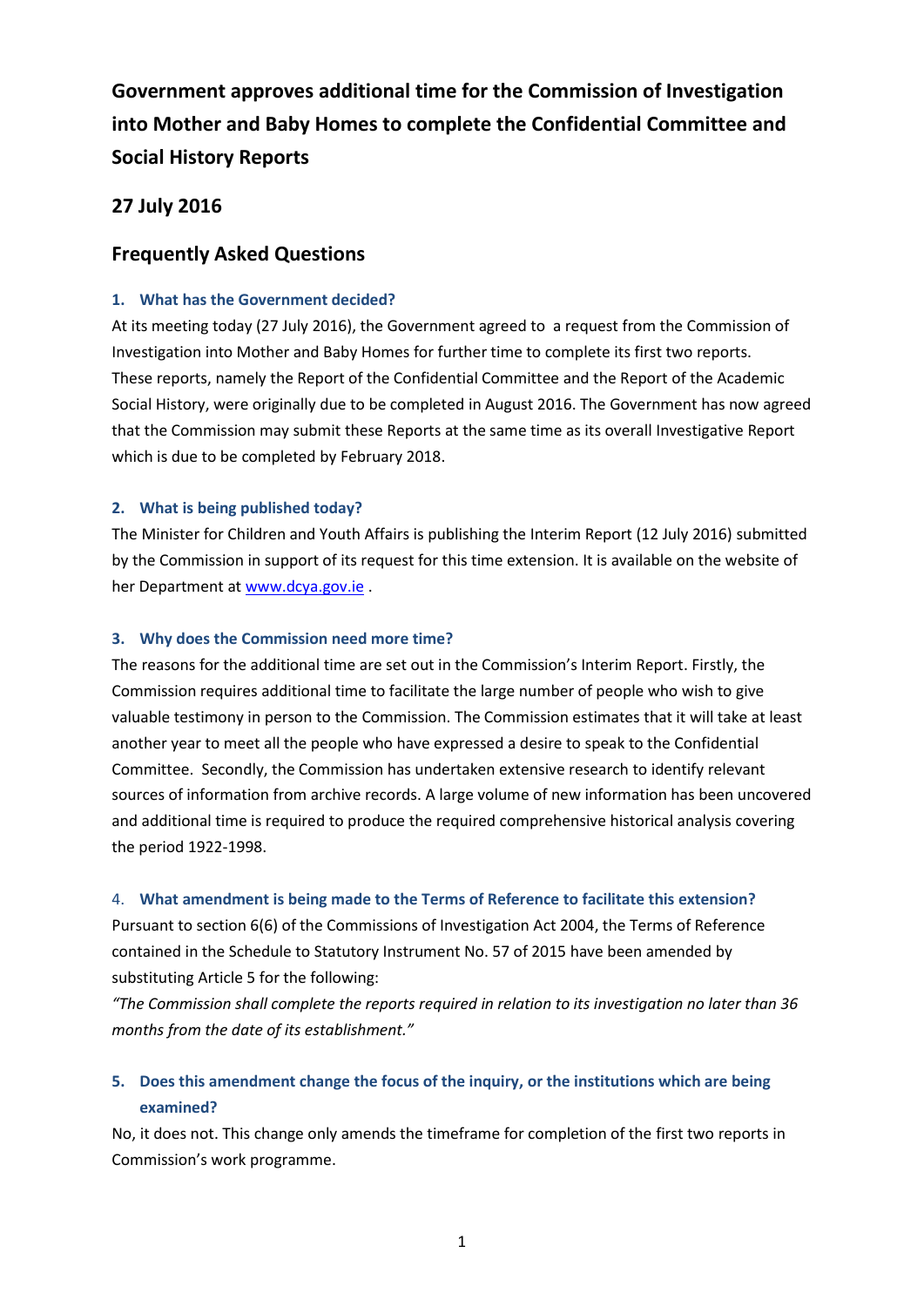#### **6. Why has the Government agreed to this extension for the first two Reports?**

The Government wants to facilitate the Commission to comprehensively investigate the matters of significant public concern referred to it. Given the complexity of an inquiry of this scale, and the new information being uncovered, the Commission has sought additional time to conclude all relevant lines of inquiry. The Government considers that the public interest, in addition to the personal interest of former residents awaiting an opportunity to engage directly with the Commission, is best served by allowing the additional time requested to complete this work.

#### 7. **What is the Social History Report?**

The Academic Social History module is one the strands of the investigation process (Article 11 of the Terms of Reference). When completed, this Report will assist to frame the Commission's findings and recommendations within the wider social and historical context of the period being examined. Ten specific elements are detailed for analysis in Article 11 of the terms of reference.

Significantly, this research is benefiting from the extensive legal powers of the Commission to access relevant records. It has been widely acknowledged that this module will be integral to a better understanding of how Society treated mothers and children in these homes, and how attitudes, policy and legislation changed over the period.

### 8. **What is the Confidential Committee?**

The Confidential Committee is a forum for individuals who may wish to provide private accounts of their experiences of living or working in relevant homes to the Commission (Articles 3 and 4 of the Terms of Reference). This Committee allows the Commission to ground its work in the reality of the experience of mothers and children in these Homes. Creating an opportunity for former residents to provide accounts of their personal experience, and the desire to capture this testimony, was one of the main reasons for the establishment of the Commission in the first instance.

The Commission estimates that it will take at least another year to meet all the people who wish to speak to this Committee. A general report will then be collated in a manner which protects the identity and confidentiality of individuals.

### **9. Will the Commission's final report be completed by February 2018 as expected?**

Yes. The Commission now intends to complete all three Reports by February 2018.

# 10. **Why has a further Interim Report been requested from the Commission, and when will it be submitted?**

The Interim Report being published today exclusively focuses on the request for the extension of time. The extended time impacts directly on the mechanism in the Terms of Reference which links the completion of the Academic Social History with the requirement for the Commission to identify any additional matters outside of its scope which may be critical to reaching conclusions on the matters central to its remit. For this reason, the Minister for Children and Youth Affairs has requested the Commission to prepare a further Interim Report in respect of the Commission's duty under Article 6 to "*report to the Minister on whether it considers specific matters not included in*